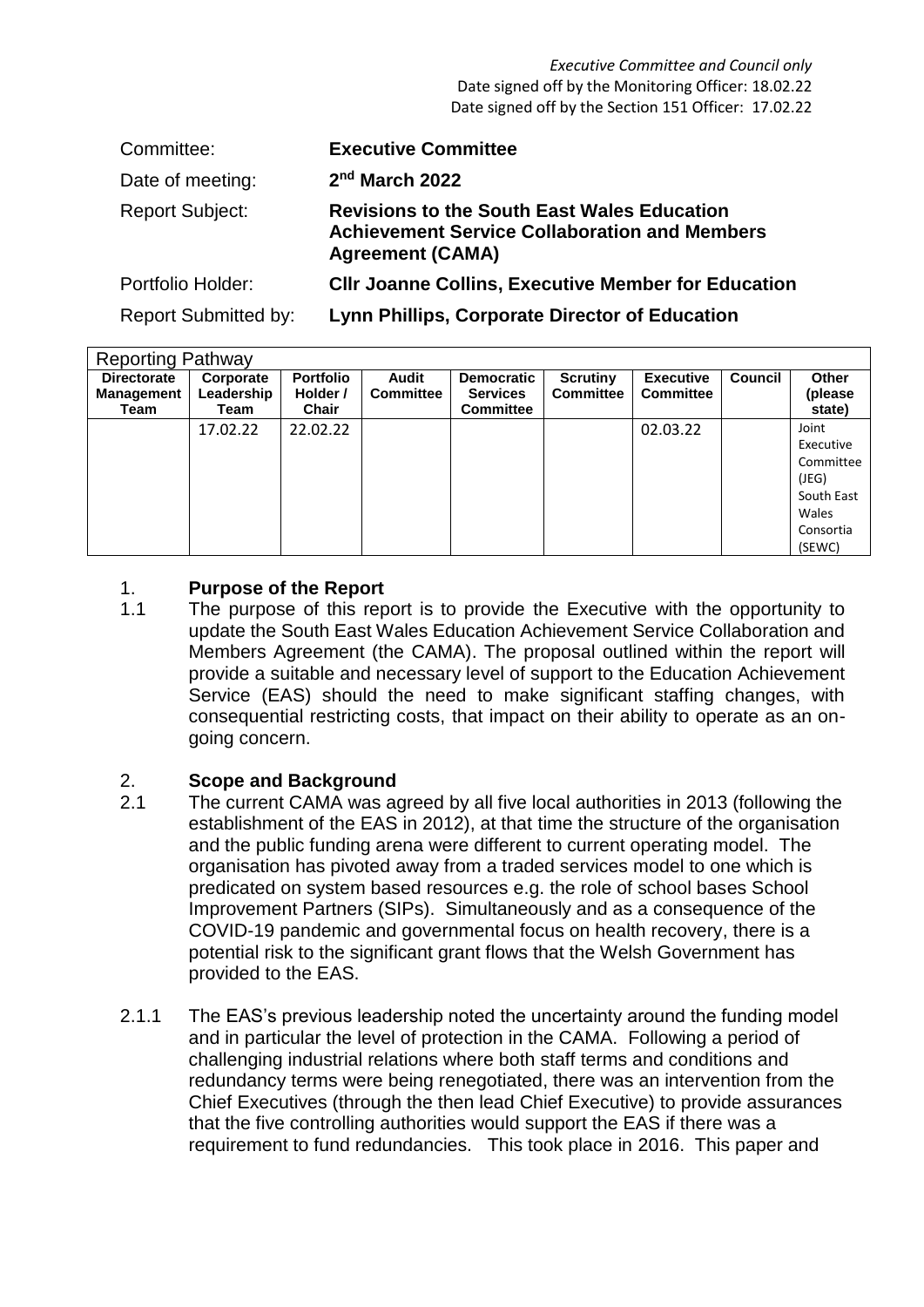agreement will move the commitment away from an informal agreement to a formalised adaption of the CAMA.

- 2.1.2 The various governance elements of the EAS, namely the Board and the Audit and Risk Assessment Committee (ARAC) have continued to raise this issue with Directors across the region throughout the period.
- 2.1.3 As the lead authority for the period 2019-2021, Monmouthshire County Council has been engaged with its legal representative to assess the need for the amendment to the CAMA. Upon reviewing the original CAMA, it was their view that no further amendment was required as paragraph 8.4 in the current document provided the mechanism for additional funding:
	- "8.4 The Company shall provide the Joint Executive Group with the financial information identified in Clause 9.6 and any other information as the Joint Executive Group may require from time to time to verify how the Company is performing against budget. Any additional funding required to fulfil the Company operations shall be considered by the Joint Executive Group and shall be shared between the Home Authorities in proportion to the contribution made by each Home Authority in the year ending on 5th April before the deficit arises."
- 2.1.4 The Board has been advised of this position at meetings throughout the past period.
- 2.1.5 However, through those discussions with the Board, it has become apparent that there remains a risk (albeit one that is not quantified at this time) that the current funding does not make allowances for the abnormal cost burden that can be incurred in the event of severance arrangements being necessary. These severance costs, which may be incurred due to the continued need to implement efficiencies given financial constraints, could force the company into liquidation. Allowances for such provision is already contained within the Joint Services Protocol covering joint services across Greater Gwent and the principle is that a comparator model is agreed for the EAS.
- 2.1.6 The EAS working with Directors propose that the five controlling authorities formalise an agreement, similar to the home authorities Joint Services Protocol, to underwrite certain severance costs (i.e. redundancy payments and any employer capital pension costs) arising through the EAS having to take appropriate action to achieve a balance budget.
- 2.1.7 This will be achieved through:
	- The home authorities underwriting those severance costs incurred within the EAS, which arise through actions required to meet a balance budget. Home authorities will underwrite those costs, pro rata to their current core contribution percentages, subject to the Company first contributing 50% of its retained balances towards the total cost.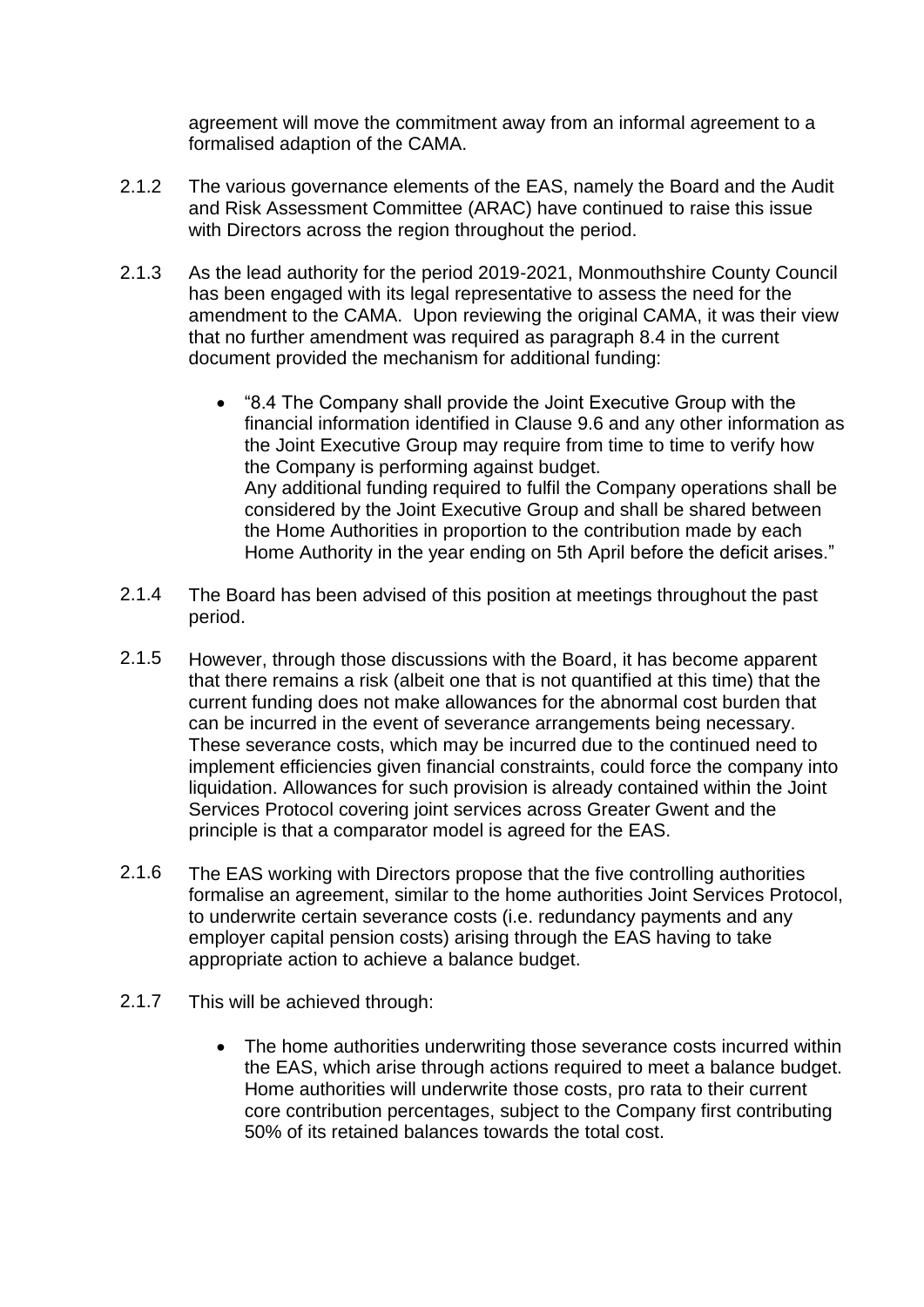- 2.1.8 Other costs, such as payments in lieu of notice and payments for accrued but untaken holiday pay, will be absorbed as part of the normal operational costs of the EAS and will not form part of any costs to be underwritten by the home authorities.
- 2.1.9 To achieve this outcome, it will be necessary for the proposal to be considered in accordance with each Local Authority's legal, financial and democratic procedures.

The proposed wording of the amendment would be:

#### 2.1.10 **Costs of Employee Severance Arrangements**

In the event of enforced employee severance costs (i.e. the costs of redundancy payments and any employer capital pension costs) being incurred by the Company in order to achieve a balanced budget in the current financial year or to set a balanced budget for the proceeding financial year, the Home Authorities will (subject to clauses 1.5.2 and 1.5.3) pay those costs, pro rata to their core contribution percentages in the financial year in which those costs are incurred by the Company.

The severance costs to be paid by the Home Authorities will be any amount remaining after the Company has used 50% of its previous year end reserve balance to pay the first portion of those severance costs.

Any costs incurred by the Company in addition to the severance costs as defined in clause 1.5.1 (for example, payments in lieu of notice and payments for accrued but untaken holiday entitlement) will be borne by the Company as part of its normal operational costs and will not form part of any severance costs to be underwritten by the Home Authorities.

#### 3. **Options for Recommendation**

3.1 It is recommended that Members agree to the revised form of wording in paragraph 2.1.7 and agree to allow the EAS to retain at fifty percent of their balances to protect their liquidity.

#### 4. **Evidence of how does this topic supports the achievement of the Corporate Plan / Statutory Responsibilities / Blaenau Gwent Well-being Plan**

- 4.1 The EAS has become an integral part of the school improvement architecture in South East Wales. As it nears ten years since its creation, its role in ensuring the continued improvement activities in all schools and its current critical role in supporting the creation and implementation of the new Curriculum for Wales.
- 4.1.2 The amendment set out above in 2.1.7 provides a greater level of protection to the EAS than the current arrangement (2.1.3). Given the collective commitment to the education agenda in South East Wales and the fact that there would be a greater risk to the five authorities to recreate advisory services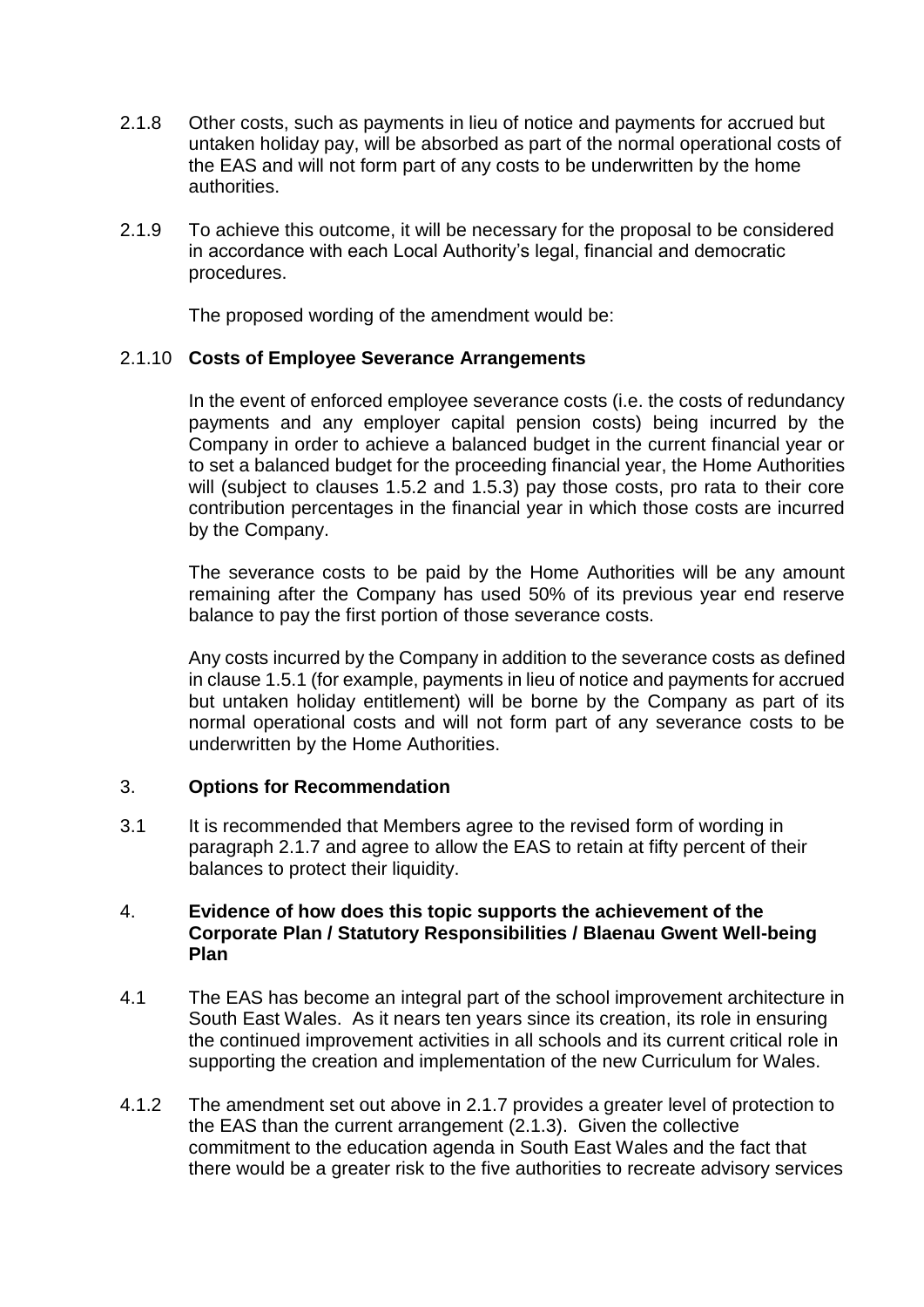individually the new clause appears to be a proportionate measure to ensure continued service.

# 5. **Implications Against Each Option**

#### 5.1 **Impact on Budget (short and long term impact)**

5.1.1 This change in the CAMA would have an impact on the responsibility of partners to meet the costs of change associated with any potential future decrease in funding received by the EAS. Whilst not an exact science, the illustration below provides a sense of how the mechanism could work and the exposure of each local authority based on its current contribution to the EAS.

|                      |                      |           | <b>Scenario A</b> | <b>Scenario B</b> |
|----------------------|----------------------|-----------|-------------------|-------------------|
| 5.1.2                | 2021/2022            | 2022/2023 | 2023/2024 (0%)    | 2023/2024 (5%)    |
| End of Year Balance  | 256,140              | 213,328   | 65,254            | $-82,820$         |
| Grant budget setting | 2,883,225            | 2,961,482 |                   | 2,813,408         |
| Grant reduction - 5% |                      | 148,074   | 148,074           | 140,670           |
| Impact on balances   |                      | 65,254    | $-82,820$         | $-223,491$        |
|                      | Change<br>Management | 130,000   |                   |                   |
|                      | EAS<br>Contribution. | 32,627    |                   |                   |
|                      | LA<br>Contribution.  | 97,373    |                   |                   |
|                      | <b>BGCBC</b>         | 11,282    |                   |                   |
|                      | CCBC                 | 31,606    |                   |                   |
|                      | MCC                  | 13,014    |                   |                   |
|                      | <b>NCC</b>           | 25,244    |                   |                   |
|                      | <b>TCBCB</b>         | 16,227    |                   |                   |

- 5.1.3 The model above shows the impact of a 5% reduction in core Welsh Government Grants (£148,074) and its impact in reducing the year-end balance to £65,254. If the EAS then had to make staffing changes equivalent to £130,000 it would see its balances protected by 50% or in this case £32,627. This would see the five local authorities having to contribute £97,373 to protect the company and allow it to retain its solvency. The numbers in the table above are based on the current contributions from each authority.
- 5.1.4 There is no immediate financial risk to BGCBC, as the figures above are for illustration only. Having said that, if the EAS needed to make staffing changes up to the sum of £130,000 , BGCBC's share (up to £11,282), could be met within current Education Portfolio estimates.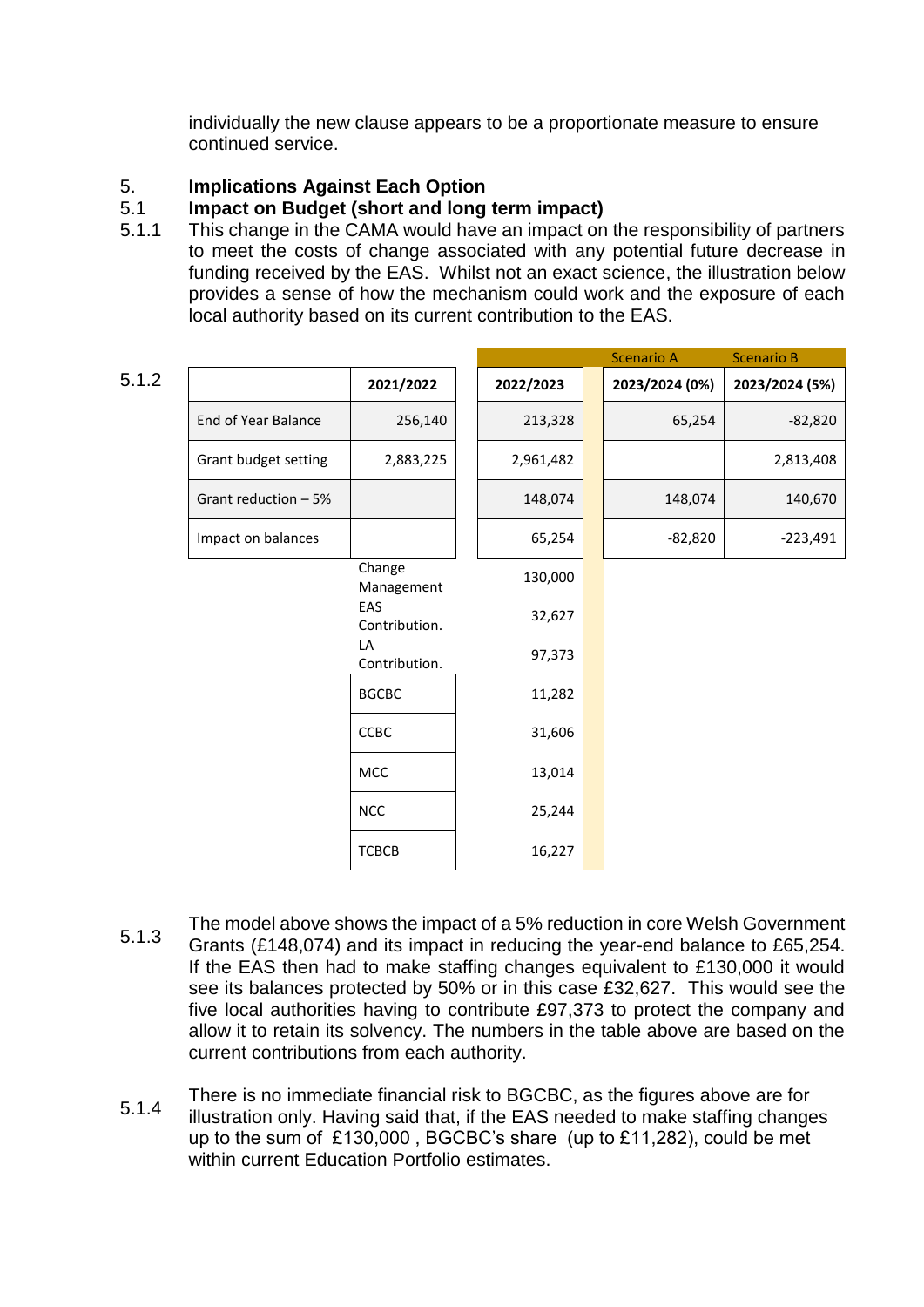# 5.2 **Risk including Mitigating Actions**

The primary risk relates to sustainability of the EAS and the proposed approach largely mitigates the risk, dependent upon the level of WG grant allocation to the organisation and any potential cost reductions.

#### 5.3 **Legal**

Monmouthshire's Legal team have lead on providing the advice relevant to this report.

#### 5.4 **Human Resources**

There are no direct HR/OD related considerations associated with this report, however, should grant reductions materialise redundancy situations may arise in the future.

# 6. **Supporting Evidence**

#### 6.1 **Performance Information and Data**

The EAS has a proven track record of improving value for money i.e. contributing to raising educational standards with less financial resources. The BG contribution to the revenue budget is circa £350,000 per annum.

# 6.2 **Expected outcome for the public**

The EAS is a key strategic partner in improving educational outcomes in BG, and indeed, across the region.

# 6.3 **Involvement (consultation, engagement, participation)**

All the five LAs have been involved in the review of the CAMA.

6.4 **Thinking for the Long term (forward planning)**  The approach outlined in this report protects the intersts of the regional partnership for the foreseeable future.

#### 6.5 **Preventative focus**  The review of the CAMA is preventative in nature i.e. it considers protecting the solvency of the EAS.

# 6.6 **Collaboration / partnership working**

The regional collaboration associated with the EAS model and the CAMA is built upon a strong partnership.

# 6.7 **Integration (across service areas)**

The EAS are in effect a major component of the school improvement function for the LA and ztheir work contributes extensively to supporting BG's schools.

#### 6.8 **Decarbonisation and Reducing Carbon Emissions** N/A

6.9a **Socio Economic Duty Impact Assessment** (complete an impact assessment to consider how the decision might help to reduce the inequalities of outcome associated with socio-economic disadvantage). N/A

#### 6.9b. **Equality Impact Assessment** (screening and identifying if full impact assessment is needed) N/A

# 7. **Monitoring Arrangements**

The on-going work of the EAS is monitored through Scrutiny/Executive and the Education Directorate's performance management arrangements. The JEG also has representation across the 5 LAs in the form of the respective Executive/Cabinet Members.